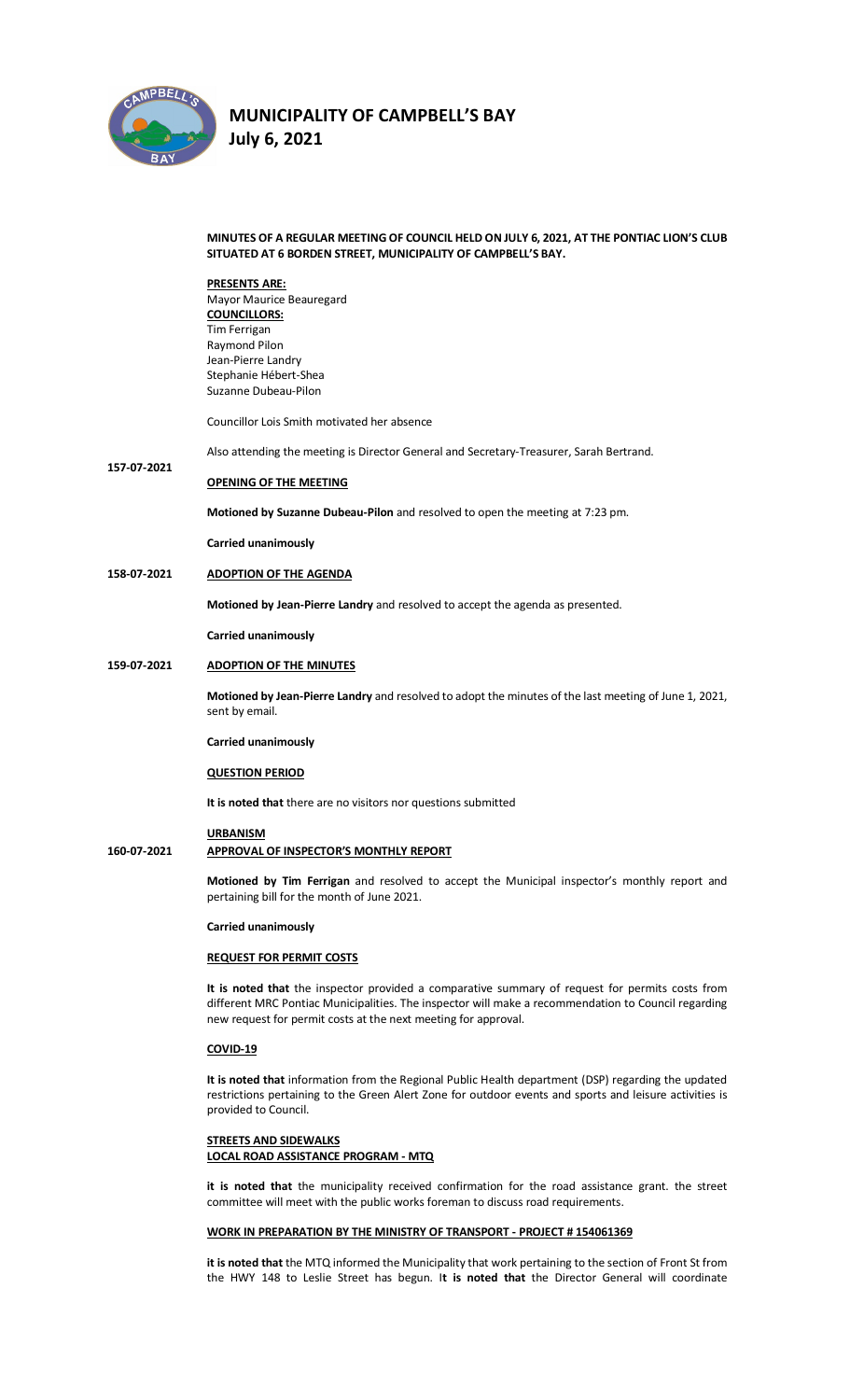

**July 6, 2021** 

communication between CIMA and MTQ regarding the installation of the water line planned for this summer.

**TOPONYMIC STANDARDIZATION AND STORAGE OF DATA ADDRESS OF THE MRC DE PONTIAC AND ITS MUNICIPALITIES**

**161-07-2021 CONSIDERING THAT** the importance of aligning the various databases identifying addresses across the MRC pontiac, in order to offer better service to citizens, including emergency services and property assessment services, planning and geomatics;

> **CONSIDERING THAT** the municipal council constitutes the competent authority to adopt any new street name or to replace existing ones, including private, forest and non-verbalized roads;

> **CONSIDERING THAT** the current problem for different government services because there is more than one specific name used for the same street within municipalities, especially in the assessment role;

> **CONSIDERING THAT** the government of Québec requires that municipalities adopt and make official the specifics of their street names, all of which must be sent to the Commission de Toponymie du Québec;

> **CONSIDERING THAT** the identification of buildings on the territory is essential in the event of an emergency;

> **CONSIDERING THAT** MRC is available to support municipalities in this process and validate certain elements, in particular the exhaustive list of street names;

> **CONSIDERING THAT** the MRC is committed to making a resource available to compare data and synchronize addresses in a uniform manner.

#### **therefore,**

**It is moved by Stéphanie Hébert-Shea** and resolved that the municipality of Campbell's Bay send the MRC a list of addresses of buildings by street name in excel format.

**It is noted that** this list was sent before this meeting, on June 14, 2021.

**In addition**, in the event of a discrepancy with the Commission de Toponymie du Québec, the municipality of Campbell's Bay authorizes the sending of this list to the CTQ by the MRC Pontiac.

#### **Carried unanimously**

#### **MAYOR'S REPORT**

**It is noted that** the mayor provides an update regarding regional subjects.

### **FINANCE**

### **162-07-2021 MONTHLY BILLS**

**Motioned by Jean-Pierre Landry** and resolved to pay monthly bills as presented on the disbursement sheet of July 6, 2021, in the amount of \$104 810,28\$.

#### **Carried unanimously**

### **Certificate of availability**

I, Sarah Bertrand, Director general of the Municipality of Campbell's Bay, certifies that there are funds available for the above-approved expenses.

Given in Campbell's Bay, this, 6<sup>th</sup> day of July 2021.

Sarah Bertrand DGST

#### **163-07-2021 EXTENSION TO THE LEASE AGREEMENT WITH CISSSO**

**WHEREAS** the CISSSO has requested an extension to the lease agreement for 1 month and that till September 30, 2021.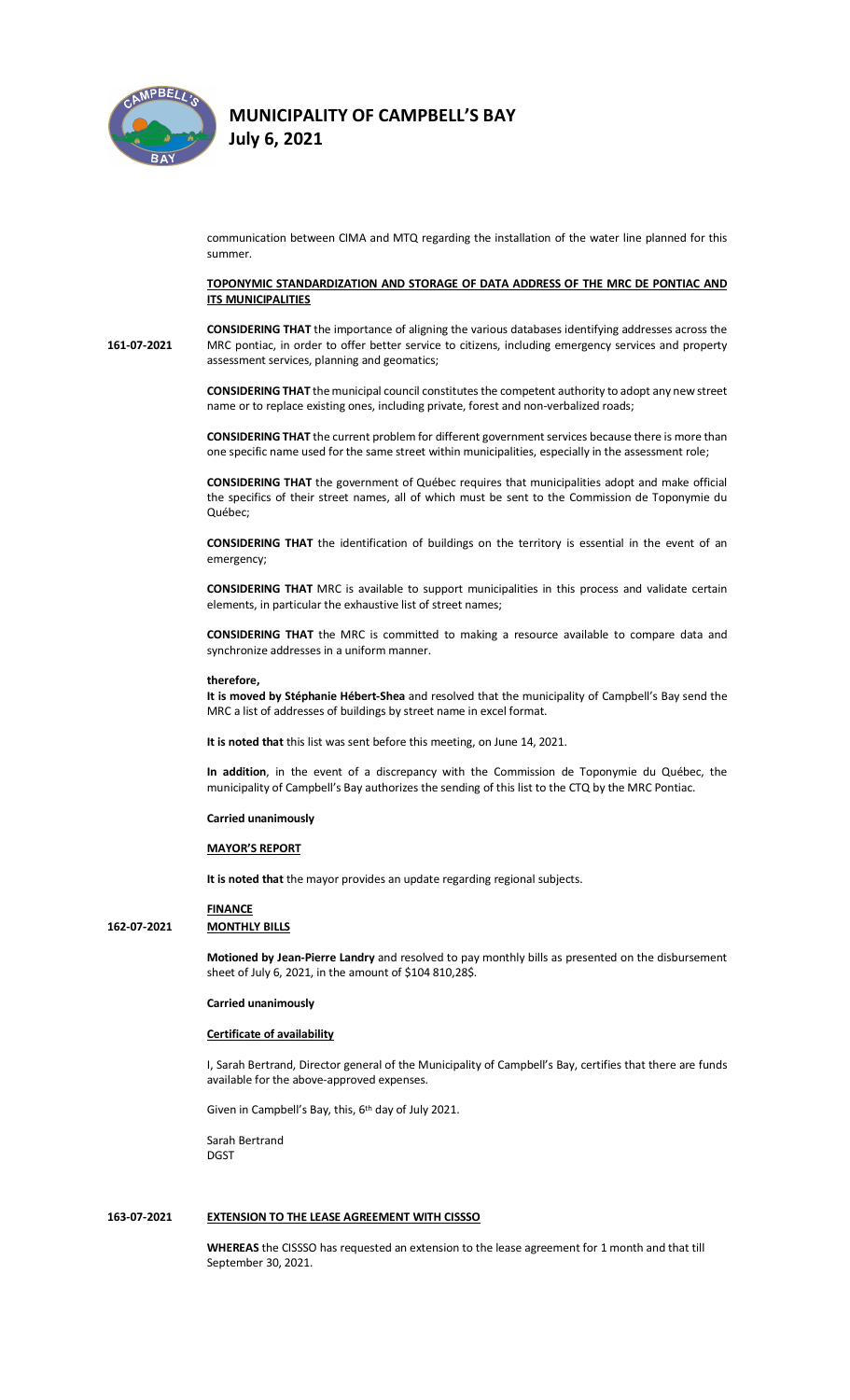

**July 6, 2021** 

|             | Motioned by Tim Ferrigan and resolved to accept the CISSSO request for 1 month extension and that<br>till September 30 2021.                                                                                                                                                                                                                                      |
|-------------|-------------------------------------------------------------------------------------------------------------------------------------------------------------------------------------------------------------------------------------------------------------------------------------------------------------------------------------------------------------------|
|             | It is also resolved to authorize the Director General to sign the extension to the lease agreement.                                                                                                                                                                                                                                                               |
|             | <b>Carried unanimously</b>                                                                                                                                                                                                                                                                                                                                        |
| 164-07-2021 | <b>WATER - SEWAGE - TRANSFER SITE</b><br>SERVICE OFFER - WWTP INSPECTION - HANNAH EQUIPMENT LTE                                                                                                                                                                                                                                                                   |
|             | <b>CONSIDERING that the Municipality was contacted by Hannah Equipment regarding an inspection of</b><br>the WWTP;                                                                                                                                                                                                                                                |
|             | Moved by Suzanne Dubeau-Pilon and resolved to decline Hannah's service offer at this time.                                                                                                                                                                                                                                                                        |
|             | <b>Carried unanimously</b>                                                                                                                                                                                                                                                                                                                                        |
| 165-07-2021 | <b>ANNUAL REPORT - WATER SOFTENER INSPECTION - MAGNOR</b>                                                                                                                                                                                                                                                                                                         |
|             | WHEREAS Magnor conducted their annual inspection of the water softener treatment plant on June 7,<br>2021;                                                                                                                                                                                                                                                        |
|             | Motioned by Jean-Pierre Landry and resolved to accept the report as prepared by Magnor's technician.                                                                                                                                                                                                                                                              |
|             | It is noted that the water softener treatment plant received an excellent report regarding the chain of<br>treatment efficiency and state of all equipment.                                                                                                                                                                                                       |
|             | <b>Carried unanimously</b>                                                                                                                                                                                                                                                                                                                                        |
| 166-07-2021 | <b>PARKS, RA HALL AND RINK</b><br><b>DOWNTOWN PARKS PROJECT - FOTENN - REQUEST FOR EXTENSION OF SERVICES</b>                                                                                                                                                                                                                                                      |
|             | Motioned by Suzanne Dubeau-Pilon and resolved to accept Fotenn's request for extension of<br>landscape and architectural services for an additional mount of \$9 485 plus taxes that will also include<br>preparation of tender documents including assistances to review tender documents and conformity as<br>mentioned in the proposal document sent my email. |
|             | <b>Carried unanimously</b>                                                                                                                                                                                                                                                                                                                                        |
| 167-07-2021 | DOWTOWN PARKS PROJECT - FOTENN - FINAL PLANS FOR TENDER SUBMISSION                                                                                                                                                                                                                                                                                                |
|             | Motioned by Stéphanie Hébert-Shea and resolved to accept the final OPC and landscape plan for<br>tender submission as sent by email and discussed.                                                                                                                                                                                                                |
|             | It is noted that the washroom facility and dugouts be excluded from this tender process and be<br>included in each its own tender.                                                                                                                                                                                                                                |
|             | Carried unanimously                                                                                                                                                                                                                                                                                                                                               |
| 168-07-2021 | <b>DOWNTOWN PARKS PROJECT - DUGOUTS</b>                                                                                                                                                                                                                                                                                                                           |
|             | Motioned by Tim Ferrigan and resolved that a request for quote regarding the supply and installation<br>of both dugouts be sent to Gaetan Dumouchel Fencing and Blue Heron Landscaping.                                                                                                                                                                           |
|             | It is also resolved that the Director General proceed with the lesser conforming tender without<br>further approval from Council.                                                                                                                                                                                                                                 |
|             | <b>Carried unanimously</b>                                                                                                                                                                                                                                                                                                                                        |
| 169-07-2021 | <b>BANNER PROGRAM - LARGE BANNER</b>                                                                                                                                                                                                                                                                                                                              |
|             | WHEREAS following the MTQ has denied Council's request regarding the installation of a large Welcome<br>banner suspended perpendicular to Front St at Ringrose and McLellan St;                                                                                                                                                                                   |
|             | WHEREAS the section of Front St from Hwy 148 to Leslie St is owned by the MTQ;                                                                                                                                                                                                                                                                                    |
|             |                                                                                                                                                                                                                                                                                                                                                                   |

## **THEREFORE;**

**Motioned by Raymond Pilon** and resolved to not install a large Welcome banner and to just install regular size street banners.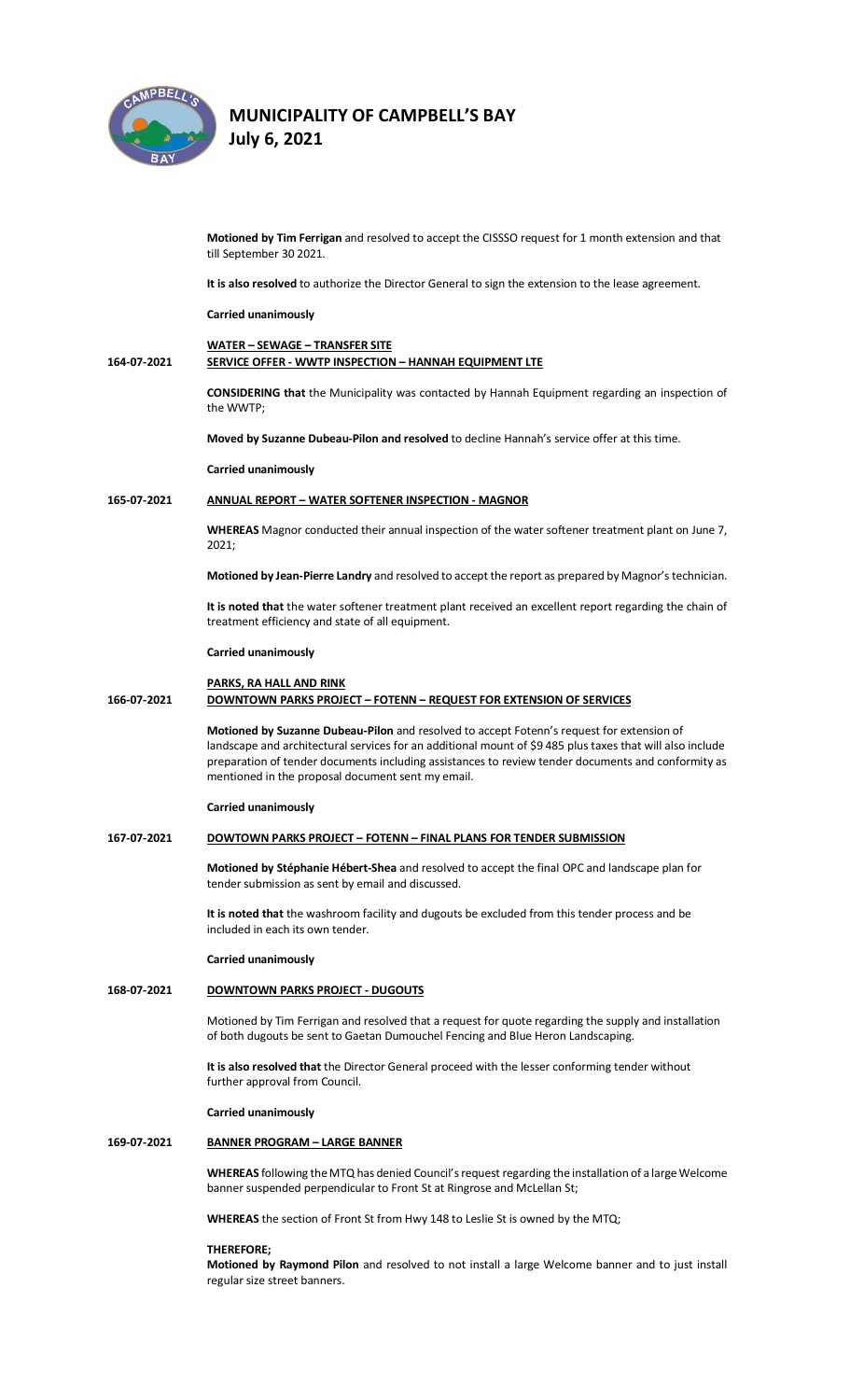

**July 6, 2021** 

**It is noted that** the design consultant can submit a design proposal pertaining to street banners only.

#### **Carried unanimously**

#### **DONATION FROM THE PONTIAC QUAD CLUB – NEW WASHROOM**

**It is noted that** the Pontiac Quad Club donated \$2000 to the Municipality for the construction of a new washroom along the Pontiac Quad Club trail.

## **170-07-2021 AUTHORIZATION OF EXPENSE – SEQUENCE PROGRAMMER FOR SPLASHPAD**

**Motioned by Stéphanie Hébert-Shea** and resolved to authorise the expense of \$750 plus taxes for two different sequence programmers corresponding to 45% and 85% capacity. The expense is allocated from the budget item: parks and maintenance.

#### **Adopted unanimously**

#### **171-07-2021 PAINTING OF RA HALL PARKING LOT**

**WHEREAS** to ensure the safety and secure access for emergency vehicles at the RA hall and Second st;

**WHEREAS** the painting of a parking lot will help determine safe parking practices, free flow of traffic and access for emergency vehicles and ensure that the boat launch remains accessible for boaters;

**Motioned by Stéphanie Hébert-Shea** and resolved to authorize the expense of up to \$2 475 plus taxes for the line painting of the RA hall parking as discussed in which it does not include the boat launch 2 way lane and no parking symbols. The expense is allocated from the budgetary item: RA hall maintenance.

#### **Adopted unanimously**

## **PROGRAMME DE SOUTIEN AUX INFRASTRUCTURES SPORTIVES ET RÉCRÉATIVES DE PETITE ENVERGURE (PSISRPE)**

**It is noted that** Raymond Pilon has been mandated as the designated councilor in charge for this program.

### **PROGRAMME D'AIDE FINANCIÈRE POUR LES BATIMENTS MUNICIPAUX (PRABAM)**

**It is noted that** Suzanne Dubeau-Pilon and Stéphanie Hébert-Shea have been mandated as the designated councillors in charge of this program.

#### **PLAISIRS ACTIFS – KINO QUÉBEC**

**It is noted that** the project to be submitted by the Mayor was not eligible for this program. However, a new project will be submitted for the next call for projects.

#### **172-07-2021 AUTHORIZATION OF EXPENSE – INFIELD MAINTENANCE**

**Motioned by Tim Ferrigan** and resolved authorize the amount of \$300 for the maintenance of the infield. The Expense is allocated from the budgetary item: Park Maintenance

#### **Carried unanimously**

#### **173-07-2021 REQUEST FROM THE MAISON DES JEUNES DU PONTIAC (MDJ)**

**Motioned by Stephanie Hebert-Shea** and resolved to accept the request from the MDJ regarding holding activities at the Municipal Park on July 22 2021 from 6:30 pm to 8pm.

#### **Carried unanimously**

#### **174-07-2021 AUTHORIZATION OF EXPENSE – PHS BURSARY**

**Motioned by Stéphanie Hébert-Shea** and resolved to authorize the bursary of \$50 each to Kylah Ferrigan and Maggie Horner. The expense is allocated from the budgetary item: Public relations.

**Carried unanimously**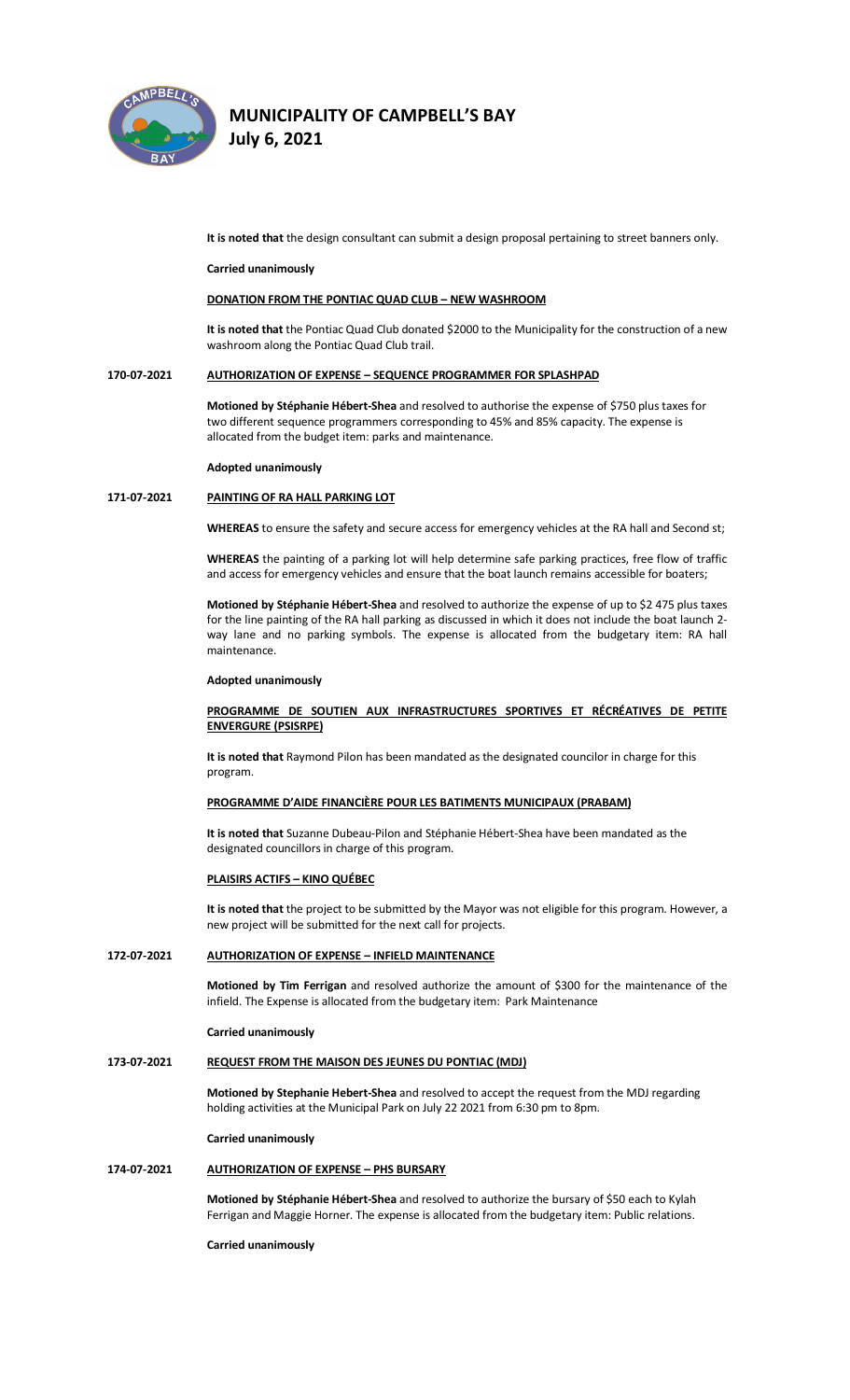

**July 6, 2021** 

#### **175-07-2021 MADA – PRESS RELEASE**

**WHEREAS** as part of the process to establish a Senior Action Plan and Policy;

**Motioned by Tim Ferrigan** and resolved to issue the Press Release as emailed to Council and prepared by EMC Consultant.

**Carried unanimously**

### **MADA – CREATION OF A STEERING COMMITTEE**

**It is noted that** the nomination of the MADA steering committee be deferred to next meeting when Jean-Pierre Landry, councilor in charge of the Senior Action Plan and Policy, will come back to the August meeting regarding names of interested residents.

#### **EMPLOYEES**

#### **176-07-2021 SUMMER JOB POSTING – ASSISTANT TO FIRE CHIEF**

**Motioned by Stéphanie Hébert-Shea** and resolved to hire Tyler Rivet for the summer employment position of assistant to the fire chief.

**177-07-2021** Carried unanimously

#### **TRANFER SITE ATTENDANT**

**Motioned by Suzanne Dubeau-Pilon** and resolved to hire Roland Jr Amyotte as the transfer site attendant.

#### **178-07-2021 Carried unanimously**

### **AUTHORIZATION OF EXPENSE – ERGONOMIC AND ADJUSTABLE DESK FOR THE DG**

**Motioned by Suzanne Dubeau-Pilon** and resolved to authorize the expense of \$850 plus taxes and delivery. The expense is authorized from the budgetary items: office supplies and office maintenance

Carried unanimously

# **SECURITY**

# **179-07-2021 CHIEF'S MONTHLY REPORT**

**Motioned by Stephanie Hebert-Shea** and resolved to accept the Chief's monthly report for June 2021.

**Carried unanimously**

#### **180-07-2021 AUTHORIZATION OF EXPENSE – REPAIRS TO THE AERIAL LADDER**

**Motioned by Tim Ferrigan** and resolved to authorize the repairs to the aerial ladder nozzle. The expense of up to \$3000 is allocated from the budgetary item Fire – vehicle maintenance.

#### **Carried unanimously**

#### **181-07-2021 ACCEPTANCE OF NEW MUTUAL AID RATES**

**WHEREAS** the MRC PONTIAC adopted resolutions no C.M.2021-05-22 regarding intermunicipal agreements for equipment and labor and C.M.2021-05-23 regarding minimum fees per call;

**WHEREAS** a consolidated rate table was recommended by the CSI committee and adopted at the regional table of mayors on May 20, 2021;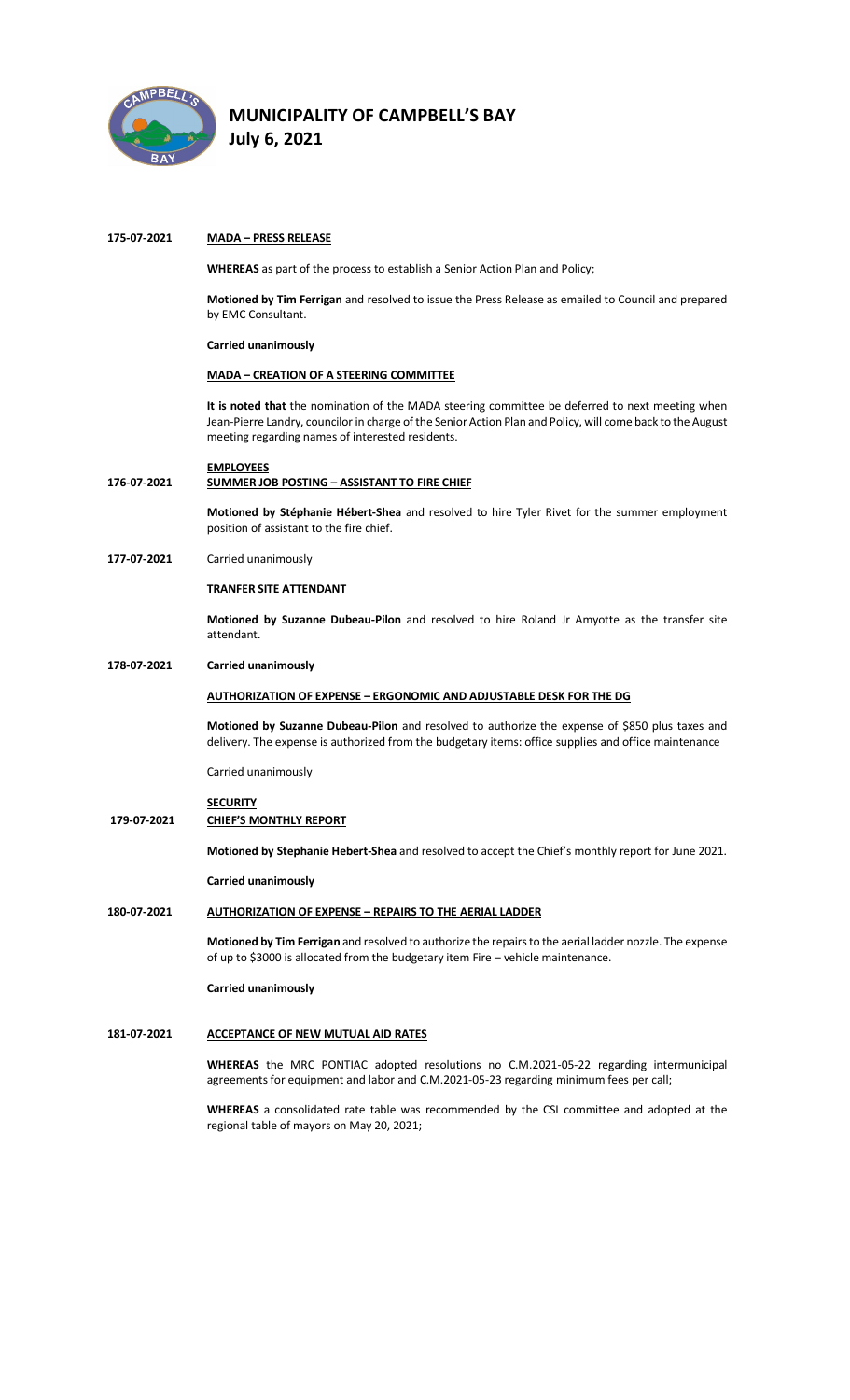

# **MUNICIPALITY OF CAMPBELL'S BAY July 6, 2021**

| <b>CONSOLIDATED RATE TABLE</b>                                        |                              |                         |  |
|-----------------------------------------------------------------------|------------------------------|-------------------------|--|
| As integral part of the resolution C.M. 2021-05-22 of the MRC Pontiac |                              |                         |  |
| Description of the vehicle,                                           | <b>Previous hourly rates</b> | <b>New hourly rates</b> |  |
| equipment or personnel                                                | <b>Since 2011</b>            | 2021-2026               |  |
| Pumper                                                                | $150,65$ \$                  | 200,005                 |  |
| <b>Tanker</b>                                                         | 146,07 \$                    | $200,00$ \$             |  |
| <b>Aerial ladder</b>                                                  | $227,12$ \$                  | $275,00$ \$             |  |
| <b>Elevation platform</b>                                             | 274,75 \$                    | 325,00 \$               |  |
| <b>Emergency unit</b>                                                 | $58,46$ \$                   | $100,00$ \$             |  |
| Truck response unit (pickup)                                          |                              | $50,00$ \$              |  |
| Pump (2 cycle)                                                        | $26,38$ \$                   |                         |  |
| Pump (4 cycle)                                                        | $9,06$ \$                    |                         |  |
| Pump (on a trailer)                                                   | $15,18$ \$                   |                         |  |
| Generator (0,5 à 3,5 kW)                                              | 3,10,5                       |                         |  |
| Generator (4,0 à 5,0 kW)                                              | $3,56$ \$                    |                         |  |
| Snowmobile                                                            | $60,00$ \$                   | $60,00$ \$              |  |
| <b>ATV</b>                                                            | $60,00$ \$                   | $60,00$ \$              |  |
| <b>UTV</b>                                                            | $60,00$ \$                   | $60,00$ \$              |  |
| <b>Boat</b>                                                           | $60,00$ \$                   | 60,005                  |  |
|                                                                       | $18,00$ \$                   | $20,00$ \$<br>for 2021  |  |
|                                                                       |                              | $21,00$ \$<br>for 2022  |  |
|                                                                       |                              | $22,00$ \$<br>for 2023  |  |
| <b>Firefighter</b>                                                    |                              | $23,00$ \$<br>for 2024  |  |
|                                                                       |                              | $24,00$ \$<br>for 2025  |  |
|                                                                       |                              | $25,00$ \$<br>for 2026  |  |

### **THEREFORE;**

**Motioned by Stéphanie Hébert-Shea** and resolved to support both resolutions no C.M.2021-05-22 and C.M.2021-05-23 from the MRC Pontiac and to accept the new rates as mentioned in the above consolidated table and to use the billing grid as sent by the MRC for all mutual aid calls.

#### **Carried unanimously**

#### **CORRESPONDANCE**

**It is noted that** the correspondence is read to Council.

# **182-07-2021 INTERNATIONAL DAY AGAINST HOMOPHOBIA AND TRANSPHOBIA**

**WHEREAS** the Quebec Charter of Human Rights and Freedoms recognizes that no discrimination may be exercised on the basis of sexual orientation, gender identity or gender expression;

**CONSIDERING** that Quebec is a society open to all, including lesbian, gender, bisexual and trans (LGBTQ+) people and all other people who identify with sexual diversity and the plurality of gender identities and expressions;

**CONSIDERING** that despite recent efforts for better inclusion of LGBT people, homophobia and transphobia remain present in society;

**WHEREAS May 17** is the International Day Against Homophobia and Transphobia, which is celebrated in fact in many countries and is the result of a Quebec initiative led by the Fondation Émergence des 2003.

**WHEREAS** it is necessary to support the efforts of Fondation Émergence in holding this day**;**

**It is moved by Stéphanie Hébert-Shea** and resolved to proclaim May 17 INTERNATIONAL DAY AGAINST HOMOPHOBIA AND TRANSPHOBIA and to mark this day as such.

**Carried unanimously**

#### **183-07-2021 RÉSOLUTION OF SUPPORT– MOTION M-84**

**It is moved by Jean-Pierre Landry** and resolved that on behalf of 774 residents, the Mayor and Council of the Municipality of Campbell's Bay support MP Peter Julian's private member's motion, Motion M-84 against crimes and hate incidents and his private member's bill Bill-C 313 Prohibiting Hate Symbols Act.

**Carried unanimously**